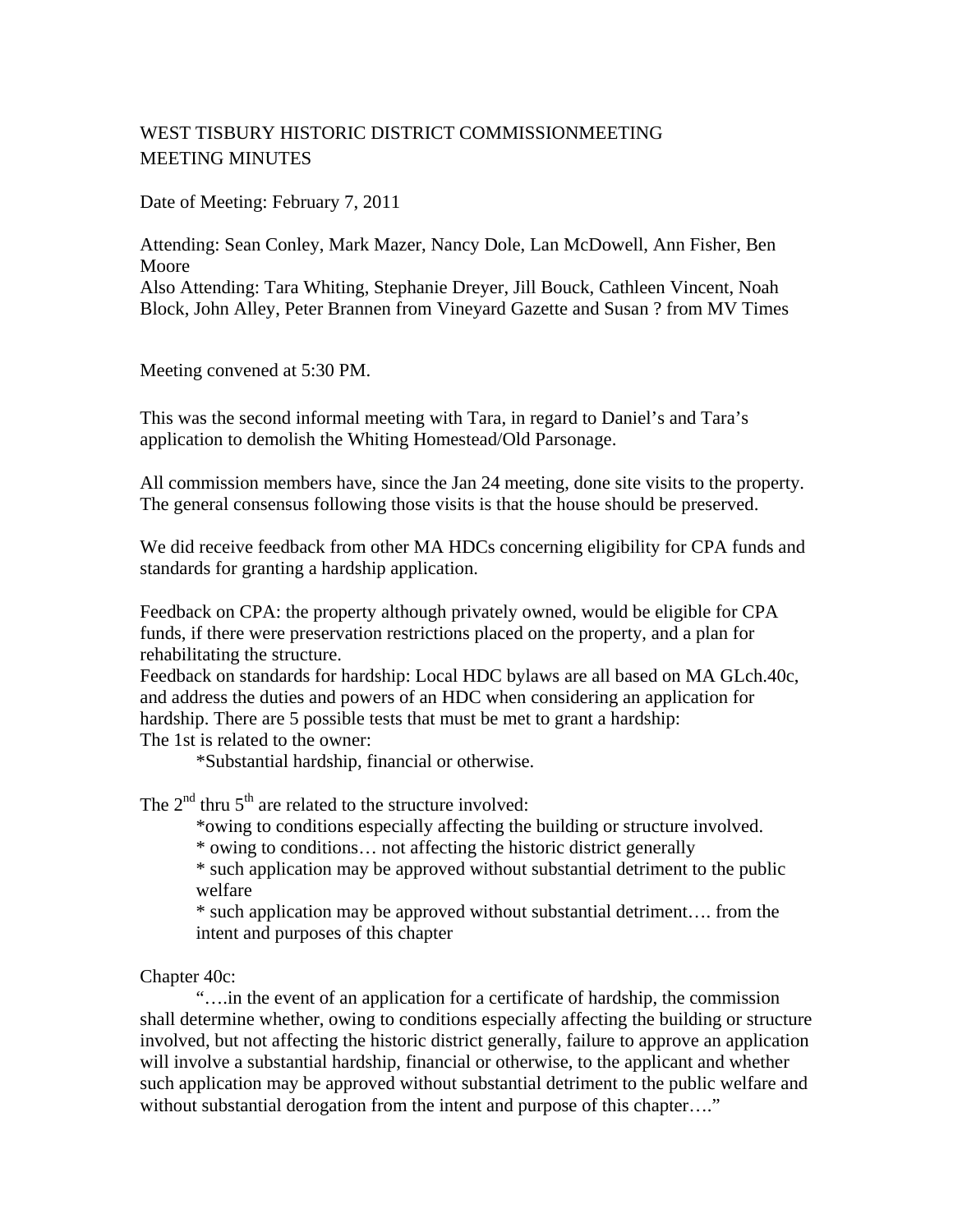Other HDs feedback was that the application might not meet the first requirement, since the property could be sold, nor the  $2<sup>nd</sup>$  requirement without a negative determination and report by a preservation contractor(s).

Tara and Daniel did receive an estimate of 1.75 million (over \$500 per sq ft) from a contractor to repair and winterize the house but no detail has been supplied to the Commission to support the estimate.

The WTHDC and WTHC felt the site visit showed the house to be intact and in good shape in many important respects. Much of the early structure was still in very good condition, the rooflines seemed straight, the floors did not appear to be sagging, and nothing stood out as being beyond repair. Some ceilings had water damage. The roof showed signs of repair but the entirety needs to be done.

Nancy felt that even if the application was shown at a hearing to meet the 1st and/ or  $2<sup>nd</sup>$ tests, it would not meet the  $3<sup>rd</sup>$ , 4<sup>th</sup> and 5<sup>th</sup> tests, and she could not support a tear down. She thought we should offer a strong letter of support to the CPA if Tara was interested in pursuing that.

Ben and Annie agreed with Nancy.

Annie had information detailing how Tara could obtain a large tax credit from the dederal government since the house is in the district and could likely be eligible for the National Register (but would need to have a commercial use) and since Tara has been running a B&B on the premises, perhaps she could apply.

Mark said although he felt the property could not be made livable, by current standards, the structure inside and out was of such great historic and educational value to the community that it should be turned into a public museum, and the applicant be allowed to build a new home on the property in a suitable site that did not detract from the Parsonage as it is sited.

Lanny said that while it was not our job to do so, he would like to help Tara find alternatives to tear down.

Sean asked if Tara would be willing to consider these various alternatives.

Nancy asked if Tara would be willing to withdraw her application.

Tara said that she and Daniel had actually been thinking that they could build a new home elsewhere on the site, and they had talked to the ZBA about getting a variance to do so. Her initial feedback from ZBA was positive. Sean asked if a letter to ZBA would be helpful. Nancy said she was opposed to writing a letter of support until it was determined how the structure, which would then be deserted, would be protected against demolition by neglect. Tara said she did not want to see the structure destroyed by neglect, and said, in line with Mark's proposal that it become a museum, that the structure could be gifted to an organization that would restore it. She was concerned that if she gifted it, the organization might not take good care of the structure. Nancy suggested the gift would come with requirements, that Tara could look at the track record of the organization, that the structure could be what preservationists refer to as "mothballed" (ie fix roof, board windows) for considerably less than 1.75 million, and a restoration could be done over a period of years.

Jill Bouck said if the building were in public/non-profit ownership, it would be eligible for a great number of tax credits, grants, and also for the National Historic Register. Sean wondered if the Preservation Trust might be interested in accepting the structure as a gift from Tara and Daniel, and if the CPA could gift funds to the Trust for restoration. Nancy asked Tara if she had considered taking the money she and her brother would use to build a new home, and instead investing that in gutting and making livable year round one section of the house, while doing what was immediately necessary to preserve the rest, so that she would not lose ownership of the property.